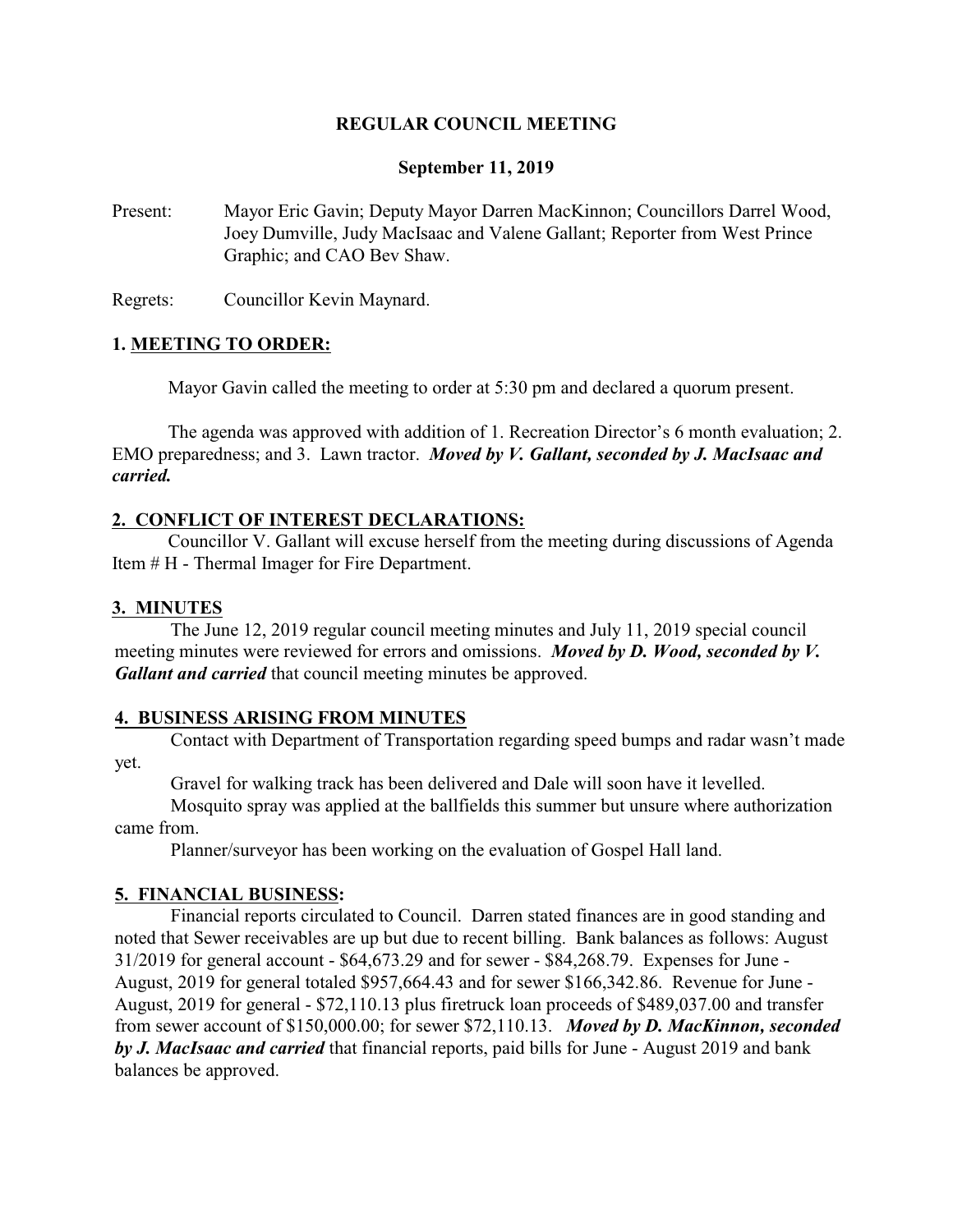#### **6. NEW BUSINESS**

*A. Mayor's report* - Eric reporting meeting with Ernie Hudson and attended the Building Code seminar at Mill River (Darrel also attended the evening session), and the funding announcement at the Sports Centre.

*B. Administrator's report -* Bev reported that landscaping at Retail Centre (cannabis store) is completed except for the concrete curbs and clean up beside the rear driveway. Summary of summer students and EDA workers presented. Building permit appeal to IRAC by Sean Brace has been withdrawn. Complex opened on Sunday to provide to those without power. Building /business permits - Eric and Carol Gavin for extension to dwelling, valued at \$5000 and approval of subdivision application from Charles Adams for former CN land. Bev's overtime at 30 hours and 1 week left of vacation time; Dale's hours at 59 and 4 weeks of vacation which he plans to take in October and Andrew's at 124.5 hours and he submitted plans for time off.

*Streets & Sidewalks (Valene) -* Valene expressed great concern regarding the speed of vehicles at corner of Parkview and Community. To request speed bumps or 4 way stop at this intersection and also on Centennial. Still researching Christmas decorations for street lights.

*Newcomers/Recruitment/Community Endorsements (Judy) - Judy reported attending* numerous meetings with Community Partnerships, Navigator Project committee, Community Seniors Housing Co-operative and Community Endorsement applicants. Efforts are still continuing in improvements to health care with the hemodialysis unit in Alberton and recruitment of doctors and nurses. Issues for newcomers are being addressed - transportation, housing, banking and education. Progress is slow with the Seniors Cooperative but they've recently hired a firm to draft a new business plan. They are reconsidering their choice in building location. The Community Endorsement applications are time consuming and Judy felt Council should have more input on who is chosen for O'Leary's endorsement. Suggested that review of resumes and business plans be done before applicant appears before interview committee. Judy and Darren to review applications currently on hand.

*Recreation (Joey) -* Joey summarized Andrew's report saying minor sports wrapped up recently with O'Leary hosting a 6 team tournament for soccer. Eastern Canadians, women's fastpitch, went well and thanks to sponsors - Evangeline Central Credit Union, Vinny's, O'Leary PharmaChoice, O'Leary Kwikway, O'Leary Co-op and Canadian Potato Museum.Under 14 Softball provincials were hosted here with 11 teams. Run for Light, Canada Day, after school programming and festival all went well. Summer students, Sarah and Cole, were terrific.

*Police/Fire Department (Darrel) -* Darrel highlighted the RCMP monthly report noting that patrol hours for June at 105 and 25 calls, July - 153 hours and 16 calls and August - 171 hours and 23 calls. Over the summer the fire department responded to 28 calls plus held their annual draw/dance fundraiser, helped with the festival parade and fireworks. The new pumper arrived in August. The fire department membership is considering presenting a bylaw amendment to allow potential firefighters to live further from the hall than current. Council requested more information on this from Fire Marshal's office and other department.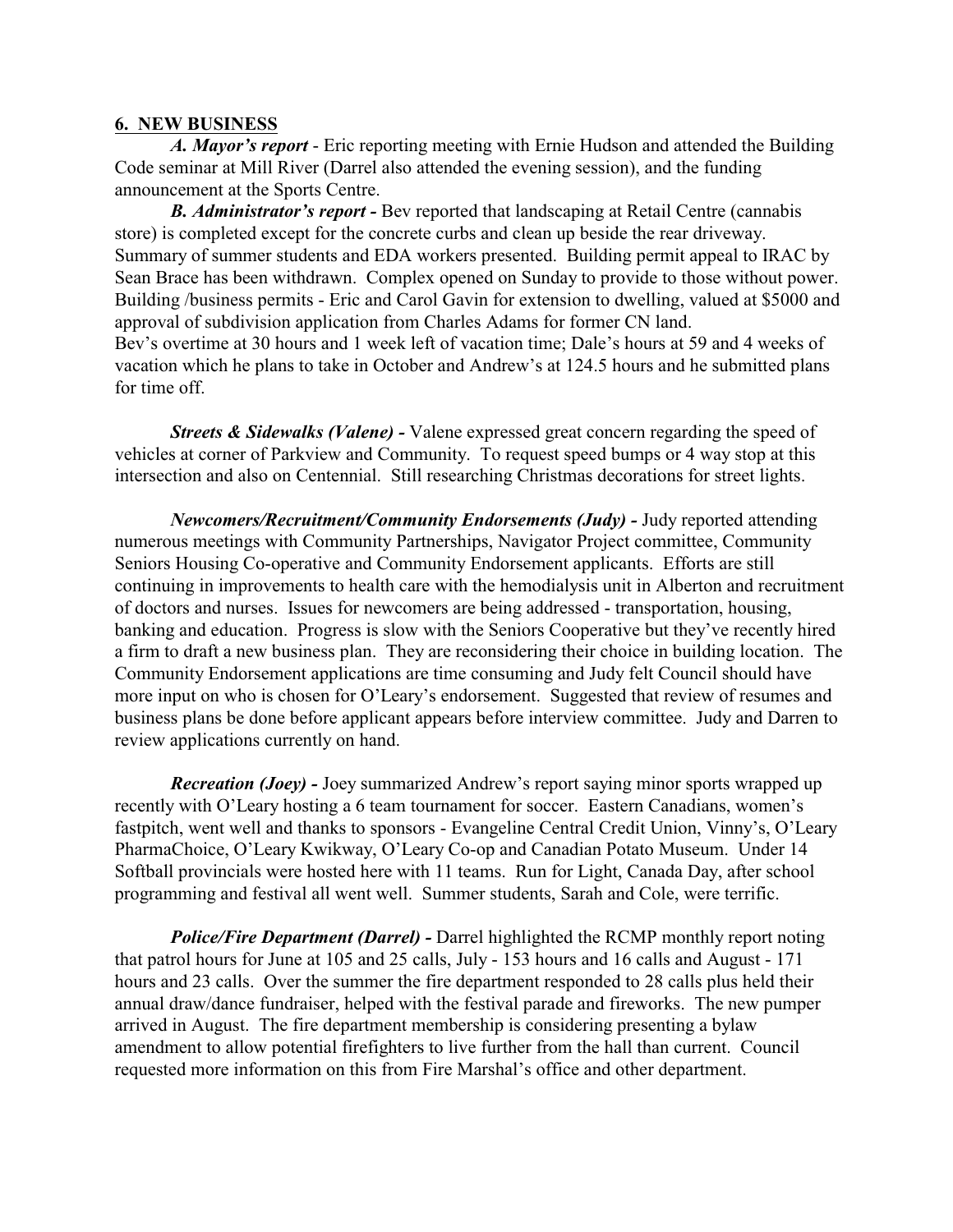**Sanitation & Community Development (Eric) - Eric reminded Council of the meeting** with WSP to discuss the de-sludging project at the lagoon - September  $18<sup>th</sup>$  at 5:30. The flow meter is working again and the sampler hasn't arrived yet. Eric is still looking for ideas from Council on enhancement projects for our town. To brainstorm at the end of meeting.

*Properties (Kevin)* - Kevin supplied a report saying he's noticed damage at the orchard and the dugouts and both matters have been tended to. Also attended the FPEIM meeting with RCMP and Hon. Bloyce Thompson regarding common municipal concerns and was advised that 4 new officers were hired, 2 of which went to Cornwall.

*D. Confirm over budget amount for sidewalk project - Moved by D. Wood, seconded by J. MacIsaac and carried* that authorization be granted for approximately \$16,000 over the allocated budget for Streets and Sidewalks new/repairs to sidewalks. This was an opportunity to have much needed sidewalk work done while the company was available.

*E. Confirm \$250 + HST donation to 3 Arenas golf tournament - Moved by J. Dumville, seconded by D. MacKinnon and carried that \$250 + HST donation be made towards* the fundraiser for Alberton, Tignish and O'Leary arenas.

*F. Confirm approval of Charles Adams subdivision application - Moved by V. Gallant, seconded by J. MacIsaac and carried* subdivision application from Charles Adams, owner of former CN land, PID # 1103332 be approved. Mr. Adams is proposing to sell or give land to O'Leary Farmers Co-op.

*G. Confirm approval of the quote from WSP for Gospel Hall land - Moved by D. MacKinnon, seconded by J. Dumville and carried* that the Town accept the quote of \$460 to have surveyor/planner evaluate the former Gospel Hall land giving the Town information on it's potential use.

*H. Thermal Imager for Fire Department - Moved by D. Wood, seconded by J. Dumville and carried* that Fire Department be authorized to purchase refurbished thermal imager to assist with their fire fighting duties. This item was not included in the department's budget proposals.

**I. Confirm decision on Electric Vehicle Charging Station - Maritime Electric and** FPEIM offered to include O'Leary in a funding proposal to supply EV charging stations across PEI. As the Province is already installing two charging stations at Tim Horton's, O'Leary Corner, Council agreed that it wouldn't be feasible at this time to participate. *Moved by D. MacKinnon, seconded by J. MacIsaac and carried.*

*J. Confirm donation of \$150 + HST to Chamber of Commerce golf tournament - Moved by D. Wood, seconded by V. Gallant and carried that* \$150 + HST be donated to West Prince Chamber of Commerce golf fundraiser.

*K. Insurance coverage and costs for Potato Blossom Festival -* Due to change in insurance company for the Town, the Festival was not included in several of the coverages,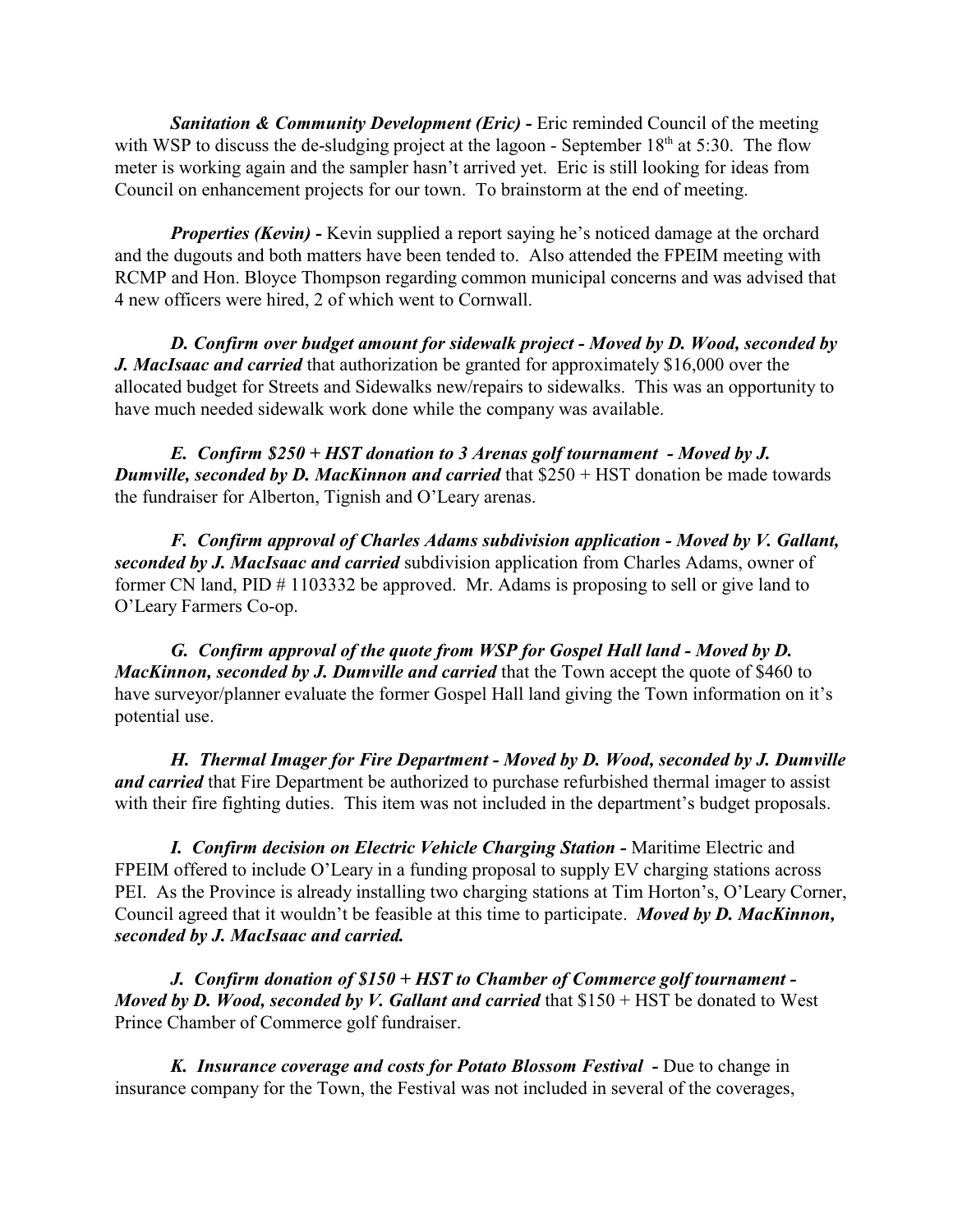therefore the festival committee negotiated their own coverage and submitted the premium costs to the Town for consideration of financial assistance. Council to revisit this once financial statement from PEI Potato Blossom Festival is available.

*L. Confirm decision on Hockey Classic event - Moved by J. Dumville, seconded by D. MacKinnon and carried* that O'Leary Recreation Department hand the Hockey Classic event slated for early December to the O'Leary Community Sports Centre to manage and offer assistance during the event.

*M.* Reminder of WSP meeting Sept 18<sup>th</sup> - Eric mentioned this earlier in his report.

*N. Office space for Community Seniors Co-operative - Moved by D. MacKinnon, seconded by J. MacIsaac and carried* that this group be offered use of the spare complex office for a period of six months. To be reevaluated in fifth month. Can supply use of internet, phone, fax, copying within reason.

## *O. Other business & correspondence*:

- Recreation Director's six month evaluation due by October 1<sup>st</sup>. Joey, Judy and Bev to conduct evaluation late September.

- Darren recommended that signage be made to advertise when complex is being offered as a warming/reception centre during emergencies. Council agreed to spend \$240 on 4' x 3' signs attached to sandwich boards to be placed at O'Leary Corner, Barclay Road corner, etc. when needed.

-Current status of our emergency preparedness committee includes needing appointments of manager/coordinator and the committee. Council has approached a couple of persons for the manager position but no takers. Council has agreed to advertise the position and offer an honorarium. Bev to talk to EMO on wording of sign and advertisement for manager.

- The small lawn tractor is out of commission due to a broken axle. Options were discussed but Council agreed it is not urgent to purchase this fall. More prices to be obtained.

-Thank you note from Potato Blossom Festival and also report on their 2019 event.

- Invitation to Seniors Secretariat award ceremony in which Isabel Yuill is a recipient.

# *7.* **COMMITTEE OF THE WHOLE**

*Moved by D. MacKinnon, seconded by D. Wood and carried that Council adjourn to* committee of the whole session at 8:05 pm.

*Moved by J. Dumville, seconded by D. Wood and carried that regular meeting reconvene* at 8:40 pm.

## **Results from Committee of the Whole:**

After discussing the surplus pumper truck and realizing the benefits, it was *moved by D. MacKinnon, seconded by J. Dumville and carried* that the truck be offered to West Point Fire Department if they have a use for it, that they insure, register and maintain it and that it be available for mutual aid use when required. (Valene abstained from discussion and vote.)